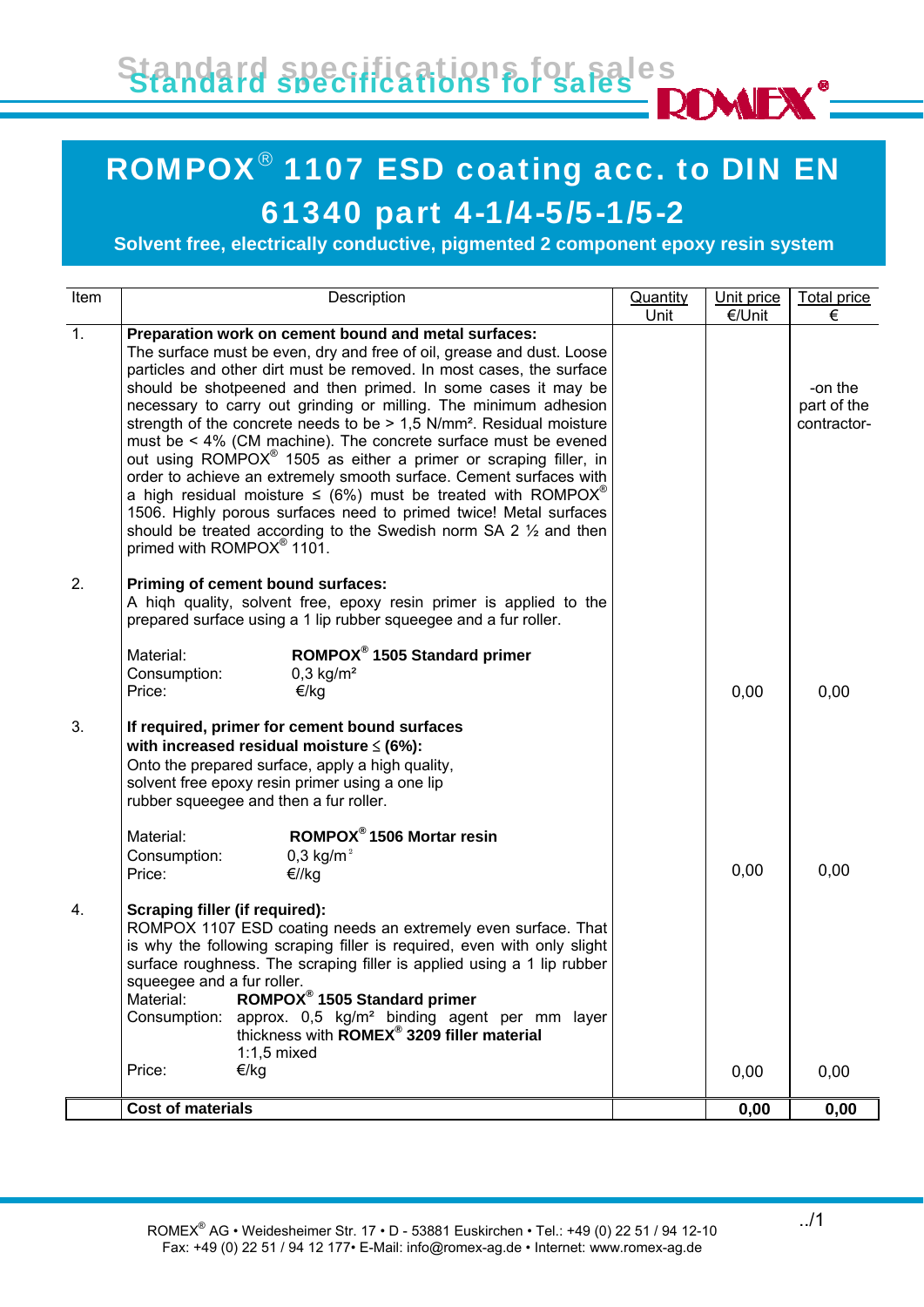Standard specifications for sales Standard specifications for sales

## **Page 2 of standard specifications for sales ROMPOX 1107 ESD coating**

| Item             | Description                                                                                                                                                                                                                                                                                                                                                                                                                                                                                                                                                                                                                                                                                                                                                                      | <b>Quantity</b> | Unit price | <b>Total price</b> |
|------------------|----------------------------------------------------------------------------------------------------------------------------------------------------------------------------------------------------------------------------------------------------------------------------------------------------------------------------------------------------------------------------------------------------------------------------------------------------------------------------------------------------------------------------------------------------------------------------------------------------------------------------------------------------------------------------------------------------------------------------------------------------------------------------------|-----------------|------------|--------------------|
|                  |                                                                                                                                                                                                                                                                                                                                                                                                                                                                                                                                                                                                                                                                                                                                                                                  | Unit            | €/Unit     | €                  |
|                  | Carried over from page 1                                                                                                                                                                                                                                                                                                                                                                                                                                                                                                                                                                                                                                                                                                                                                         |                 | 0,00       | 0,00               |
| 5.               | Copper wire:<br>Stick ROMPOX 1106 ESD copper wire onto the primer. For every<br>400m <sup>2</sup> of surface area, stick copper wires to the 4 surface corners (20<br>cm each on the floor and 20 cm each on the wall). Make connections<br>between the copper wires and earthing wire. Protect these against<br>mechanical damage.<br>ROMPOX <sup>®</sup> 1106 ESD copper wire<br>Material:<br>0,004 running metre /m <sup>2</sup><br>Consumption:<br>Price:<br>€/m                                                                                                                                                                                                                                                                                                             |                 | 0,00       | 0,00               |
| 6.               | <b>ESD conductive paint</b><br>After laying the copper wire, black conductive paint is applied, which<br>ensures the discharge of static electricity from the top layer to the ESD<br>copper wires. The conductive paint is applied using a fur roller.<br>ROMPOX <sup>®</sup> 1104 ESD conductive paint<br>Material:<br>$0,200$ kg/m <sup>2</sup><br>Consumption:<br>Price:<br>€/kg                                                                                                                                                                                                                                                                                                                                                                                             |                 | 0,00       | 0,00               |
| $\overline{7}$ . | <b>Electrically conductive coating (ESD):</b><br>Application of a coloured, electrostatically conductive, epoxy resin<br>based coating using a squeegee or smoothing trowel.<br>1,0 mm min. consumption<br>with $1,6$ kg/m <sup>2</sup><br>1,5 mm for improved abrasion resistance<br>with $2,4$ kg/m <sup>2</sup><br>2,0 mm for heavy loads<br>with $3.2$ kg/m <sup>2</sup><br>ROMPOX <sup>®</sup> 1107 ESD coating<br>Material:<br>conductive coating<br>(many standard colours and light<br>Colour:<br>Colours up to approx. RAL 9001 cream,<br>are available. Special colours on request)<br>Consumption:<br>1,6 $kg/m2$<br>Price:<br>€/kg<br>After application of $ROMPOX®$ 1107 conductive coating, the whole<br>surface needs to be areated using a metal pinfeed platen. |                 | 0,00       | 0,00               |
| 8.               | <b>Cleaning:</b><br>After 48 hours at 20° C, the ESD coating must be cleaned using the<br>basic cleaning agent ROMEX 3220 (mixing ratio 1 : 20 with clear<br>water), in order to remove any additives that may have surfaced.<br>Cleaning can be done using a mop or machine (see separate cleaning<br>instructions).<br>ROMEX <sup>®</sup> 3220 basic cleaning agent<br>Material:<br>(mixing ratio 1 : 20 with clear water)<br>approx. 1 litre for 400 m <sup>2</sup><br>Consumption:<br>Price:<br>€/kg                                                                                                                                                                                                                                                                         |                 | 0,00       | 0,00               |
|                  | Cost of materials                                                                                                                                                                                                                                                                                                                                                                                                                                                                                                                                                                                                                                                                                                                                                                |                 | 0,00       | 0,00               |